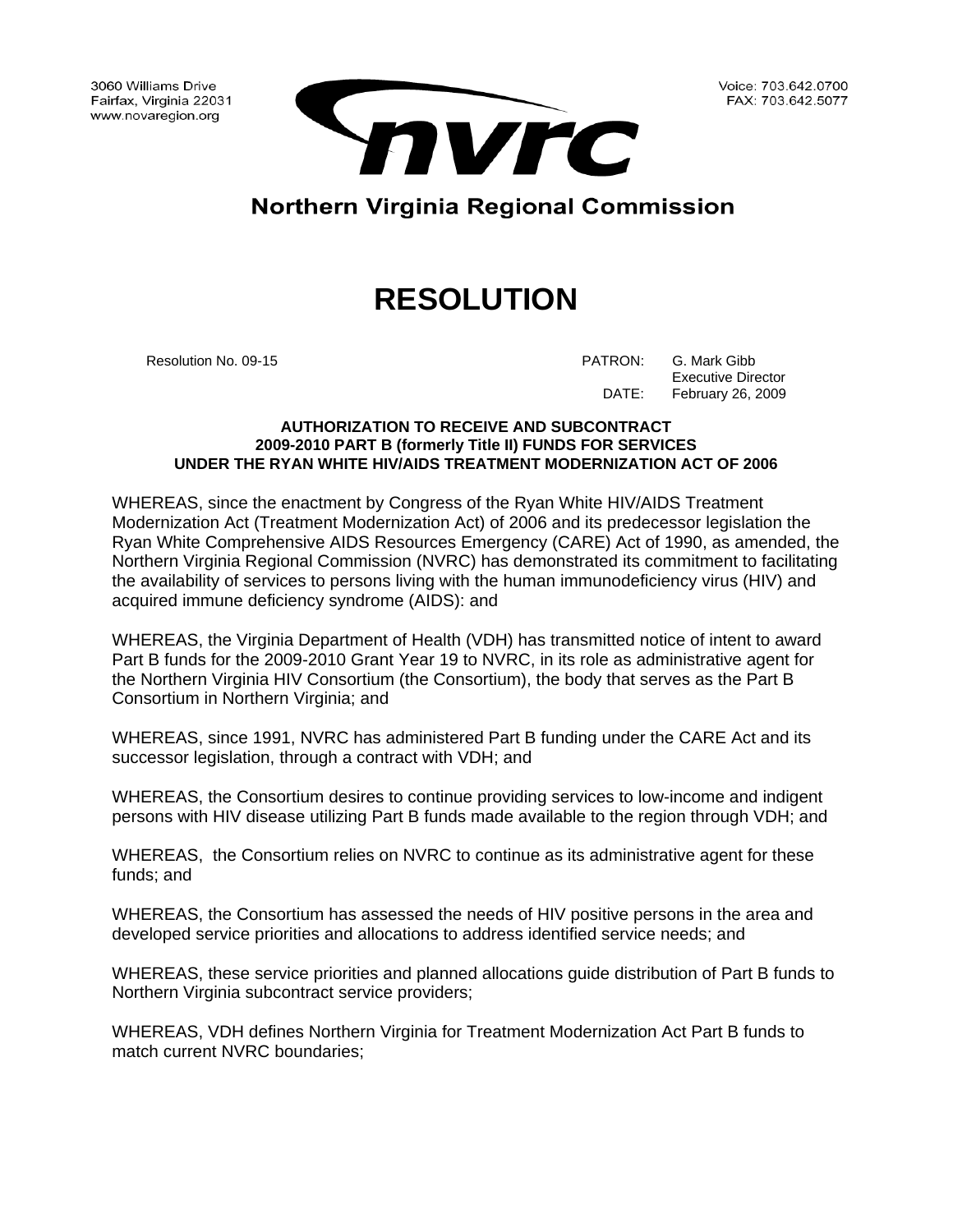Resolution P09-15 February 26, 2009

THEREFORE BE IT RESOLVED, that NVRC authorizes the Executive Director to execute such agreements and amendments with VDH as may be necessary to accomplish the role of administrative agent for Part B in Northern Virginia for Year 19;

BE IT FURTHER RESOLVED, that following the completion of agreements between VDH and NVRC, the Executive Director is authorized to execute agreements and amendments with subgrantees that reflect conformity with allocation plans of the Northern Virginia HIV Consortium as well as with all applicable state and federal rules and laws;

BE IT FURTHER RESOLVED, that the Executive Director or his designee is to report the resulting award amounts by subgrantee and service category to the Commission no less than five days prior to notice of said awards to subgrantees;

BE IT FURTHER RESOLVED, that should the Commission's five day review period conclude after the beginning of the Year 19 grant period (April 1, 2009) that the Executive Director is authorized to issue general "intent to subcontract" letters to organizations contained within the Executive Director's report of awards so as to protect service continuity;

BE IT FINALLY RESOLVED, that the Northern Virginia Regional Commission authorizes the Executive Director to amend the Commission's Work Plan accordingly.